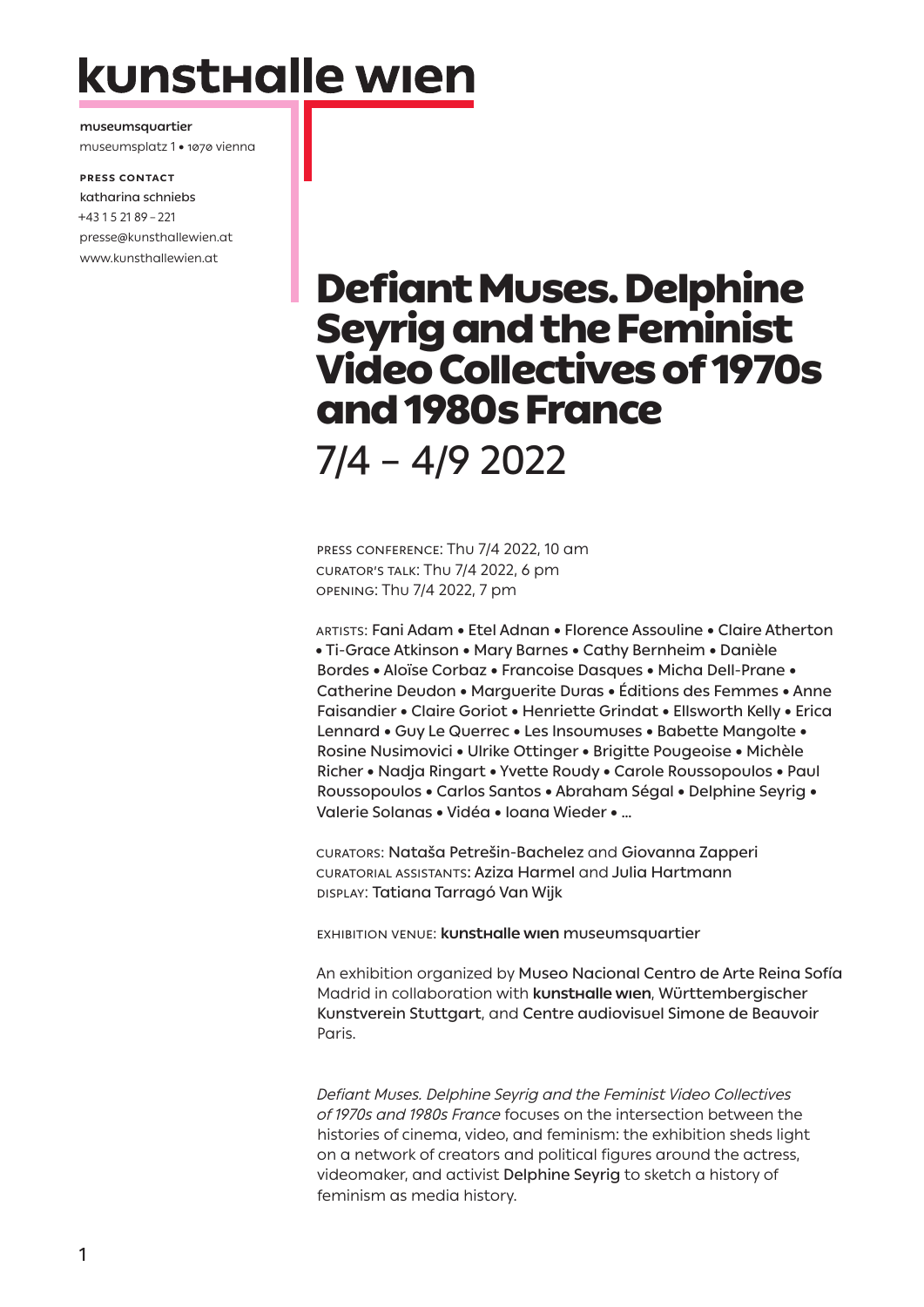Delphine Seyrig (1932–1990) is best known for the roles she played in French auteur cinema, most notably in Alain Resnais' *L'année dernière à Marienbad* [Last Year at Marienbad] (1961), where she became the symbol of an idealized and sophisticated femininity. But "acting" was not merely a profession for Seyrig: during the 1970s, she became engaged in various collaborations within the framework of the feminist movement. At the same time, working with women filmmakers such as Chantal Akerman, Marguerite Duras or Ulrike Ottinger allowed her to explore a variety of female roles and to undo her own image as a diva.

Around 1975, together with activist video maker Carole Roussopoulos and translator Ioana Wieder, she produced a series of videos under the collective name Les Insoumuses (Defiant Muses). In their tapes, such as *Sois belle et tais-toi!* [Be Pretty and Shut Up!] (1976), *SCUM Manifesto* (1976), and *Maso et Miso vont en bateau* [Maso and Miso go boating] (1976), video became an emancipatory tool and an agent of political activism. In 1982, the three women established the Centre audiovisuel Simone de Beauvoir in Paris, thus providing an unprecedented audiovisual archive of the feminist struggles of the time, in and beyond France, which include the fight for legal abortion, against torture and the Vietnam War, for the rights of sex workers and political prisoners, and the involvement in the anti-psychiatry movement.

Focusing on the emergence of video collectives in the 1970s, the exhibition proposes to reconsider the history of the feminist movement in France through a set of media practices and looks at a network of creative alliances that emerged in a time of political turmoil. Seyrig as well as actress and friend Jane Fonda, cinematographer and filmmaker Babette Mangolte, poet and painter Etel Adnan, artist, author and activist Kate Millett, or writer and philosopher Simone de Beauvoir appear as knitting nodes of a wider, plural, transnational fabric. Videos, artworks, photographs, archival documents, and films are associated within sections that convey the multiple political concerns that the feminist movement was raising at this precise historical moment, which resonate with a set of problems concerning art and politics today, as feminists keep on building alliances, rise against the film industry's structural sexism, and challenge normative gender roles. Seyrig's troubled positions in-between aesthetics (cinema, video) and work (profession, industry) are marked by a continuum between the actress and the activist thus reminding of the ongoing significance of the 1970s feminist slogan: "the personal is political."

Detailed information on the different sections of the exhibition as well as an introduction by the curators can be found in the comprehensive exhibition guide.

*Defiant Muses: Delphine Seyrig and the Feminist Video Collectives of 1970s and 1980s France* was organized by Museo Nacional Centro de Arte Reina Sofía Madrid and Centre audiovisuel Simone de Beauvoir Paris. The exhibition will move to Württembergischer Kunstverein Stuttgart, where it will be on view in spring 2023.

The exhibition's first iteration was shown at LaM (Lille Métropole Musée d'art moderne, d'art contemporain et d'art brut).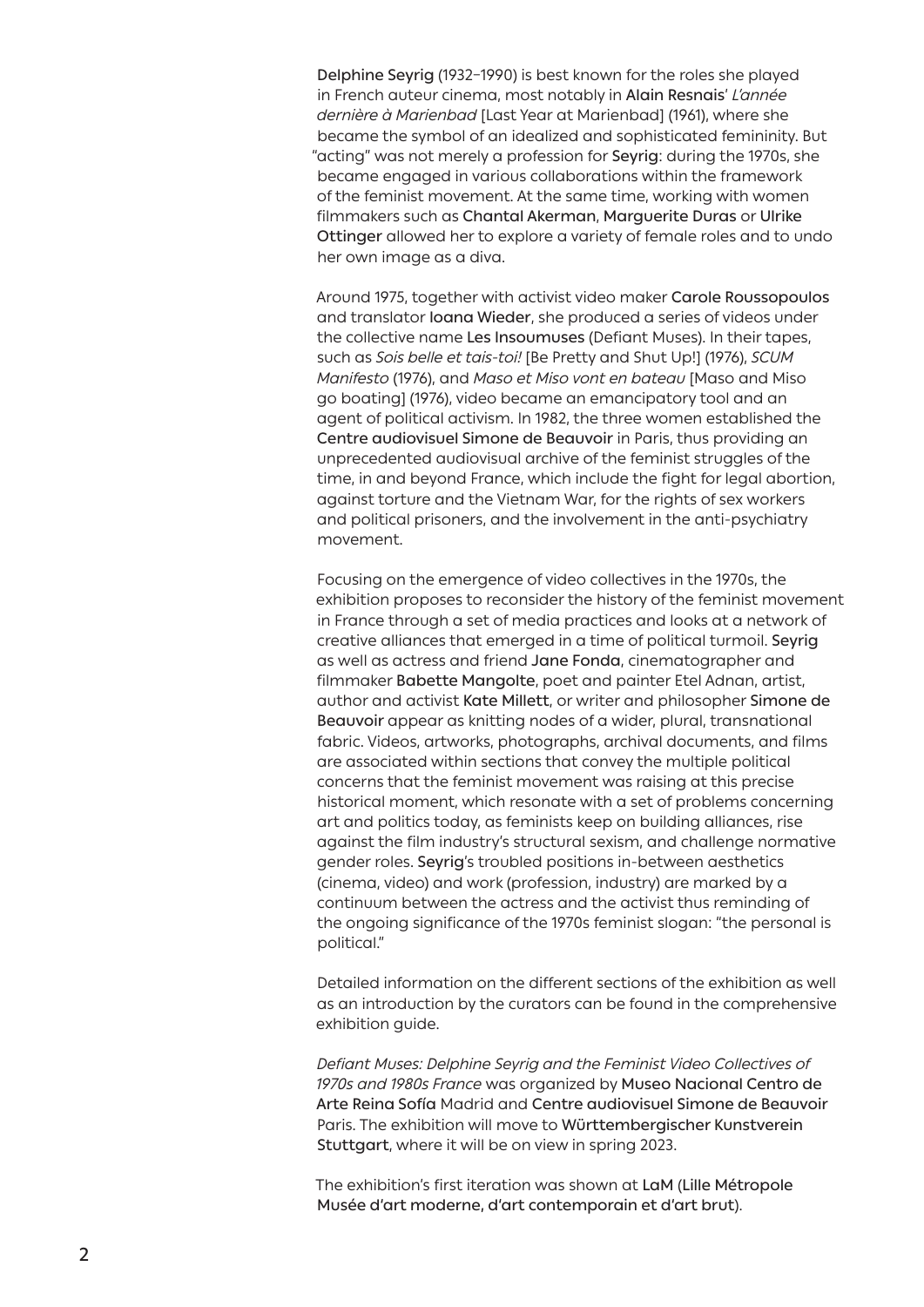The exhibition is funded by the Kulturstiftung des Bundes (German Federal Cultural Foundation) and by the Beauftragte der Bundesregierung für Kultur und Medien (Federal Government Commissioner for Culture and Media).

# Curators' short biographies

Nataša Petrešin-Bachelez is an independent curator, editor and writer. She has curated numerous exhibitions worldwide such as *Contour Biennale 9: Coltan as Cotton* (2019, Mechelen); Let's Talk about the Weather (2016–2018, Beirut and Guangzhou); *Resilience. U3- Triennial of Contemporary Art* (2013, Ljubljana). She was chief editor of *L'Internationale Online* and of the *Manifesta Journal* and currently holds the position at *Versopolis Review*. Petrešin-Bachelez is cofounder of the Initiative for practices and visions of radical care and, in 2021, got appointed as the Head of Cultural Programme at Cité Internationale Des Arts Paris.

Giovanna Zapperi is Professor of contemporary art history at the University of Geneva. She is the author of three books: *L'artiste est une femme. La modernité de Marcel Duchamp* [The Artist is a Woman. Marcel Duchamp's Modernity], Presses Universitaires de France 2012; with Alessandra Gribaldo, *Lo schermo del potere. Femminismo e regime della visibilità* [The Screen of Power. Feminism and the Regime of Visibility], Ombre Corte 2012, and *Carla Lonzi. Un'arte della vita* [Carla Lonzi: An Art of Life], DeriveApprodi 2017. Together with Francesco Ventrella, she has recently edited the book *Art and Feminism in Postwar Italy. The Legacy of Carla Lonzi* (London, Bloomsbury 2021).

Together, Nataša Petrešin-Bachelez and Giovanna Zapperi have curated the previous two iterations of the exhibition *Defiant Muses. Delphine Seyrig and the Feminist Video Collectives of 1970s and 1980s* France at LaM – Lille Metropole (2019) and at Museo Nacional Centro de Arte Reina Sofía, Madrid (2019/2020).

### Public and educational program

You can find current details and regular updates about the exhibition *Defiant Muses* on our website www.kunsthallewien.at as well as on our social media channels.

Opening Thu 7/4 2022, 7 pm

# Curator's Talk

Thu 7/4 2022, 6 pm Prior to the opening, Nataša Petrešin-Bachelez and Giovanna Zapperi

will give an introduction to the exhibition.

### Sunday Tours

Sun 17/4 • 1/5 • 15/5 • 22/5 • 5/6 • 19/6 • 3/7 • 17/7 • 7/8 • 21/8 • 4/9 2022, 3 pm With: Wolfgang Brunner • Carola Fuchs • Andrea Hubin • Michaela Schmidlechner • Michael Simku